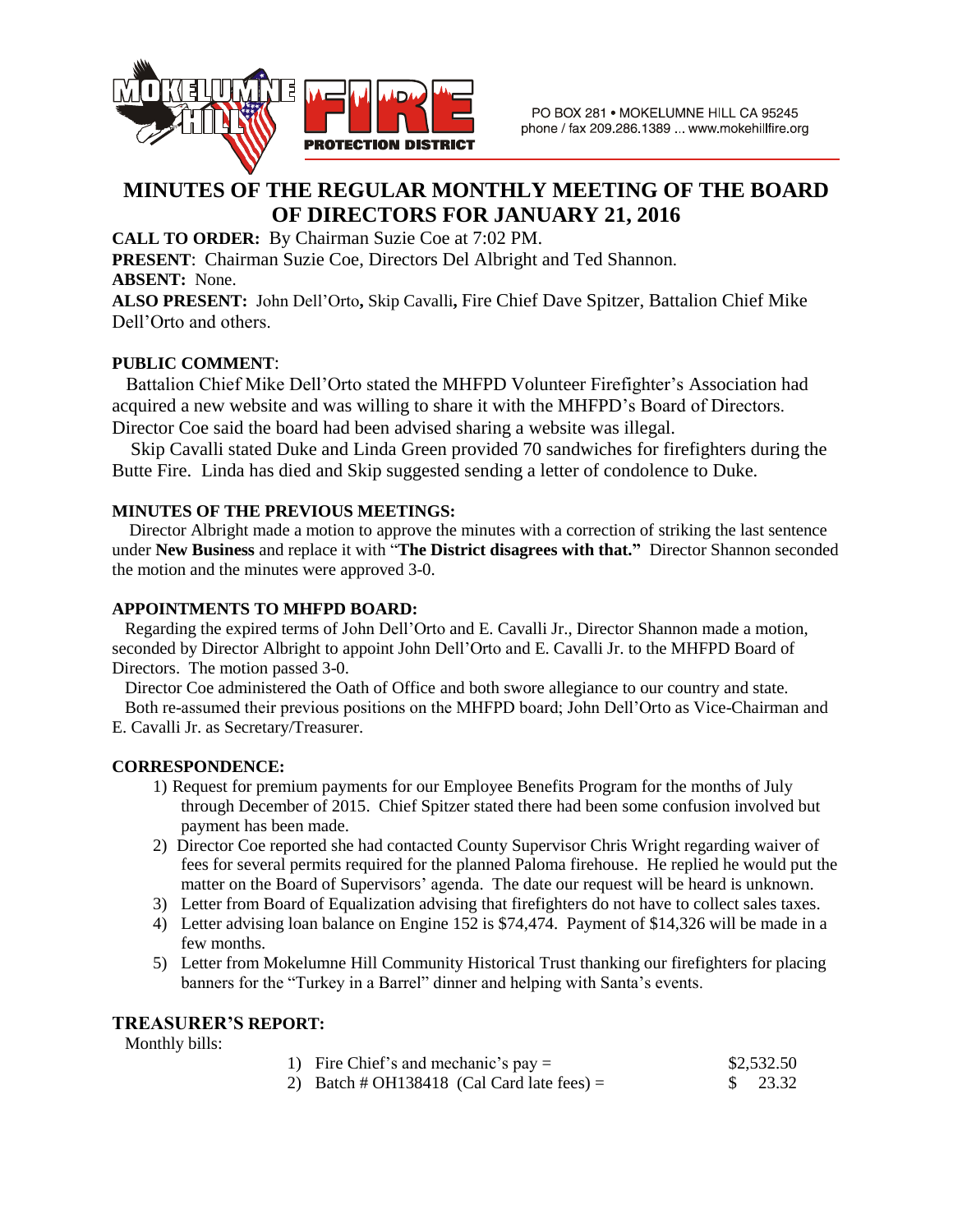| OH138476 (Regular monthly bills) $=$ | \$4,541.88 |
|--------------------------------------|------------|
| $OH138543$ (Laundry cleaning) =      | \$450.80   |
| Total of above $=$                   | \$7,548.50 |

Payment of monthly bills approved after a motion by Director Cavalli, second by Director Albright and a 5-0 vote.

### **Fund transfer/Budget adjustment**:

From: State Firefighter Reimbursement (income)  $$72,104.00$ 

 To: Various (7) Line Item Categories (for expenses) \$72,104.00 Transfer approved: Motion by Director Albright, second by Director Dell'Orto and a 5-0 vote.

**Discussion of reason our district is incurring late fees on Cal Card account**. Matter was tabled; solution is pending.

## **FIRE CHIEF'S REPORT:**

- 1) Two new personnel have completed First Responder Training and three more are currently in training.
- 2) Chief Spitzer will retire by no later than March of 2017; Captain Soule wishes to restrict his involvement to maintenance only and is considering full retirement. Director Cavalli suggested that the MHFPD Board form a committee to search for a new chief.
- 3) Our request for payment of certain Butte Fire matters, including hours worked by volunteers and compensation for damage done to Engine 153 were rejected by FEMA, but compensation of approx. \$7,000 for the use of our electrical generator was approved.

## **OLD BUSINESS:**

- 1) Collect for certain Emergency Calls: Director Cavalli will attempt to have a representative from *HR Fire Recovery* attend our February Board Meeting to explain their program.
- 2) Station computer issues: Chief Spitzer has had them resolved.
- 3) Repair body damage to Engine 153: Director Coe has requested a bid from Jerry Lebouf.
- 4) Payment for Butte Fire firefighters: Covered under fund transfer in Treasurer's report.
- 5) Bill paying Discussion: Directors Dell'Orto made a motion to hire Debbie Miller on a trial basis for two months at \$100 a month to navigate Calaveras County's computerized billpaying maze. Director Cavalli seconded the motion and it passed 5-0.

## **COMMITTEE REPORTS:**

- 1) Paloma fire station. Director Coe has contacted several County Departments and State Agencies regarding required permits and fees. See item # 2) in **Correspondence.**
- 2) Paloma Strategic Plan: Nothing to report.
- 3) Standing Budget Committee: Nothing to report.

## **NEW BUSINESS:**

1) Succession of Fire Chief and station mechanic: See item # 2) in **Chief's Report.**

**ADJOURNMENT:** By Chairman Coe at 8:35 PM.

Chairman Suzie Coe \_\_\_\_\_\_\_\_\_\_\_\_\_\_\_\_\_\_\_\_\_\_\_ Secretary/Treasurer E. Cavalli Jr.

(Minutes written by Assistant Secretary Ted Shannon)



**MOKELUMNE HILL FIRE PROTECTION DISTRICT** PO Box 281, Mokelumne Hill CA 95245 | Phone/Fax 209.286.1389